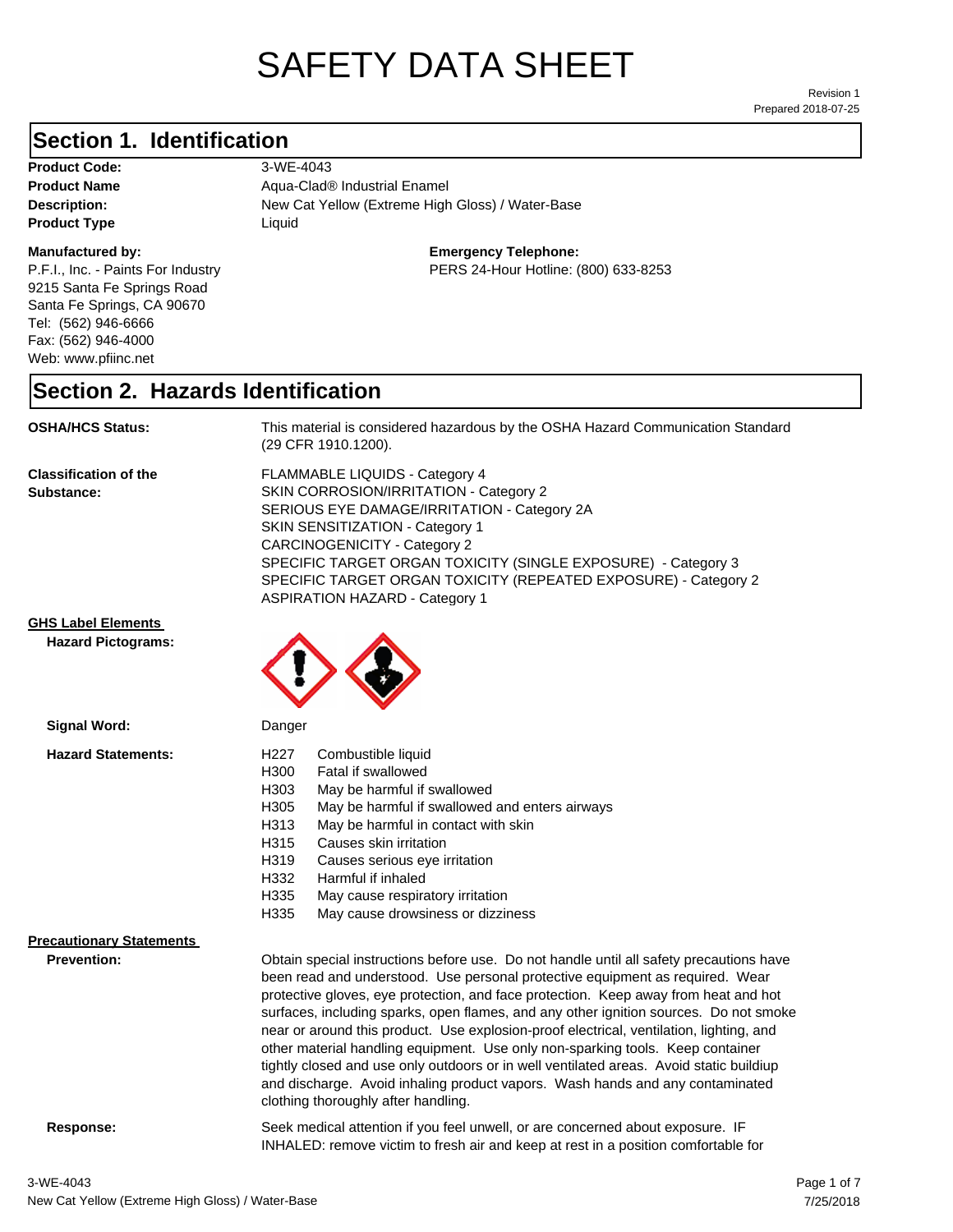| Storage & Disposal:                         | breathing. IF SWALLOWED: contact a poison control center or physician immediately.<br>Do not induce vomiting. IN CASE OF SKIN OR HAIR CONTACT: remove all<br>contaminated clothing, and wash skin with soap and water. If irritation or rash occurs,<br>get medical attention. IF IN EYES: rinse with copious amounts of water for several<br>minutes. Remove contact lenses, if present and easy to do so. If eye irritation persists,<br>seek medical attention.<br>Store in a locked and secure environment. Store in a cool, well ventilated area away<br>from direct sunlight and heat. Dispose of contents and container in accordance with all<br>local, regional, state, and federal regulations.                                                                                                                                                                                                                                                                                                                |
|---------------------------------------------|--------------------------------------------------------------------------------------------------------------------------------------------------------------------------------------------------------------------------------------------------------------------------------------------------------------------------------------------------------------------------------------------------------------------------------------------------------------------------------------------------------------------------------------------------------------------------------------------------------------------------------------------------------------------------------------------------------------------------------------------------------------------------------------------------------------------------------------------------------------------------------------------------------------------------------------------------------------------------------------------------------------------------|
| <b>Supplemental Label</b><br>Elements:      | Ensure adequate ventilation at all times when using this product and when sanding the<br>dried film. Wear an appropriate, NIOSH approved particulate respirator. Follow all<br>respirator manufacturer's directions for proper use. Abrading or sanding this product's<br>dried film may release crystalline silica which has been shown to cause lung damage<br>and may cause cancer following long term exposure. Rags, sandpaper, steel wool,<br>and other abrading materials or waste containing this product may spontaneously<br>combust when improperly disposed of. Product contains solvents which can cause<br>permanent brain and nervous system damage. Intentional misuse by concentrating<br>and inhaling the contents of this product can be harmful or fatal. Do not transfer<br>contents to another container.<br>PROPOSITION 65 WARNING: this product contains chemicals known to the State of<br>California to cause cancer and birth defects or other reproductive harm.<br>FOR INDUSTRIAL USE ONLY. |
| <b>Hazards not otherwise</b><br>classified: | None known.                                                                                                                                                                                                                                                                                                                                                                                                                                                                                                                                                                                                                                                                                                                                                                                                                                                                                                                                                                                                              |

# **Section 3. Composition/Information on Ingredients**

### Chemical Name / CAS No

Ethylene Glycol Monobutyl Ether 111-76-2 10 to 20% Vapor Pressure: .11 kPa

Titanium Dioxide 13463-67-7 1 to 5%

### **Section 4. First Aid Measures**

### **Description of First Aid Measures**

| <b>Eye Contact:</b>  | Immediately flush eyes with copious amounts of water. Remove any contact lenses.<br>Rinse for at least 10 minutes. Get medical attention. Chemical burns must be treated<br>promptly by a physician.                                                                                                                                                                                                                                                                                                                                                      |
|----------------------|-----------------------------------------------------------------------------------------------------------------------------------------------------------------------------------------------------------------------------------------------------------------------------------------------------------------------------------------------------------------------------------------------------------------------------------------------------------------------------------------------------------------------------------------------------------|
| Inhalation:          | Remove victim to fresh air and maintain in a rest position comfortable for breathing. If<br>fumes are still present, all rescuers should wear appropriate respirators. If victim<br>exhibits irregular breathing, trained personnel should provide artificial respiration or<br>oxygen. Mouth-to-mouth resuscitation may be dangerous. If necessary, contact a<br>poison control center or physician immediately. If victim is unconscious, place in a<br>recovery position and seek medical help immediately. Maintain an open airway for the<br>victim. |
| <b>Skin Contact:</b> | Wash affected areas with soap and water. Remove contaminated clothing and shoes.<br>Continue to rinse the affected area for at least ten minutes. Get medical attention if<br>discomfort continues. Avoid further exposure in the event of any symptoms or<br>complaints.                                                                                                                                                                                                                                                                                 |
| Ingestion:           | If product is ingested, contact a poison control center or a physician immediately. Do<br>not induce vomitting. Rinse mouth with water and remove dentures, if any. Remove<br>victim to fresh air and keep at rest in a comfortable position to facilitate breathing. If<br>the victim is conscious and the product has been swallowed, provide small quantities of<br>water to drink. Cease if the victim feels sick, as vomitting may be dangerous.<br>Aspiration hazard if swallowed. This product can enter the lungs and cause damage.               |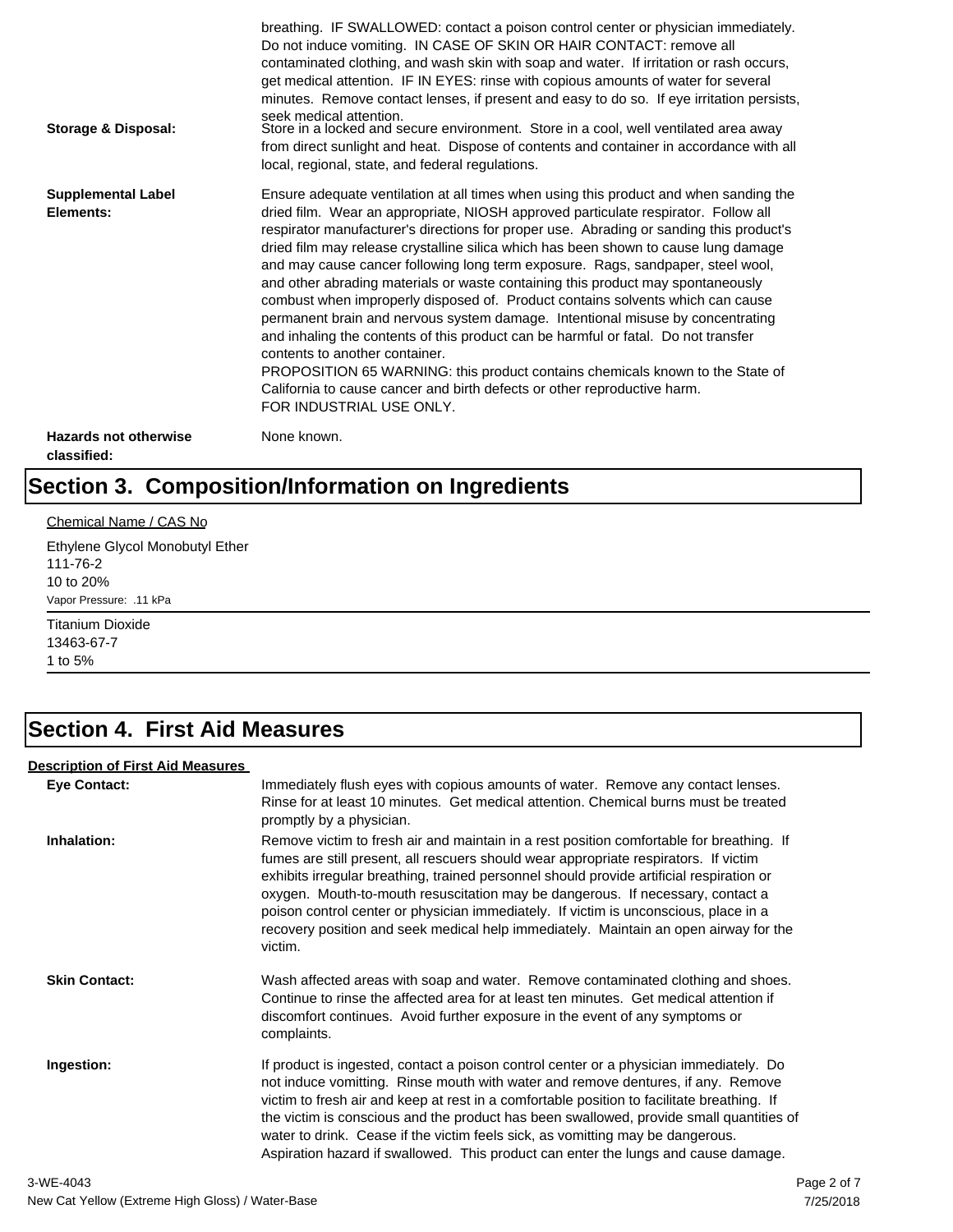If vomitting occurs, the head should be kept low so that vomit does not enter the lungs. Never administer anything by mouth to an unconscious person. If unconscious, place in a recovery position while medical attention is sought. Maintain an open airway for the victim.

| <b>Potential Acute Health Effects</b>               |                                                                                                                                                                                                                                                                                                                                                              |  |  |
|-----------------------------------------------------|--------------------------------------------------------------------------------------------------------------------------------------------------------------------------------------------------------------------------------------------------------------------------------------------------------------------------------------------------------------|--|--|
| <b>Eve Contact:</b>                                 | Causes serious eye irritation.                                                                                                                                                                                                                                                                                                                               |  |  |
| Inhalation:                                         | Can cause central nervous system depression. May cause drowsiness and dizziness<br>as well as respiratory irritation.                                                                                                                                                                                                                                        |  |  |
| <b>Skin Contact:</b>                                | Causes skin irritation. May cause an allergic skin reaction.                                                                                                                                                                                                                                                                                                 |  |  |
| Ingestion:                                          | Can cause central nervous system depression. May be fatal if swallowed and allowed<br>to enter airways. Irritating to mouth, throat and stomach.                                                                                                                                                                                                             |  |  |
| <b>Over-Exposure Signs &amp; Symptoms</b>           |                                                                                                                                                                                                                                                                                                                                                              |  |  |
| <b>Eye Contact:</b>                                 | Adverse symptoms may include: pain or irritation, watering, redness.                                                                                                                                                                                                                                                                                         |  |  |
| Inhalation:                                         | Adverse symptoms may include: respiratory tract irritation, coughing, nausea or<br>vomiting, headache, drowsiness or fatigue, dizziness or vertigo, unconsciousness.                                                                                                                                                                                         |  |  |
| <b>Skin Contact:</b>                                | Adverse symptoms may include: irritation, redness.                                                                                                                                                                                                                                                                                                           |  |  |
| Ingestion:                                          | Adverse symptoms may include: nausea, vomiting.                                                                                                                                                                                                                                                                                                              |  |  |
|                                                     | Indication of immediate medical attention and special treatment needed                                                                                                                                                                                                                                                                                       |  |  |
| <b>Notes to Physician:</b>                          | Treat symptomatically. Contact poison treatment specialists if large quantities have<br>been ingested or inhaled.                                                                                                                                                                                                                                            |  |  |
| <b>Specific Treatments:</b>                         | None specified.                                                                                                                                                                                                                                                                                                                                              |  |  |
| <b>Protection of First Aid</b><br><b>Providers:</b> | No action should be taken involving any personal risk or without proper training. If<br>fumes are still present, rescuers should wear appropriate respirators or a self<br>contained breathing apparatus. Mouth-to-mouth resuscitation may be dangerous for<br>the first aid provider. Wash all contaminated clothing with soap and water before<br>removal. |  |  |

# **Section 5. Fire Fighting Measures**

| Extinguishing Media                               |                                                                                                                                                                                                                                                                                                                                                                              |
|---------------------------------------------------|------------------------------------------------------------------------------------------------------------------------------------------------------------------------------------------------------------------------------------------------------------------------------------------------------------------------------------------------------------------------------|
| Suitable Media:                                   | Dry chemical, CO2, water spray (fog), foam, dry sand.                                                                                                                                                                                                                                                                                                                        |
| Unsuitable Media:                                 | Do not use water jet.                                                                                                                                                                                                                                                                                                                                                        |
| <b>Specific Hazards:</b>                          | Combustible liquid. Closed containers may explode when exposed to extreme heat as<br>a result of buildup of steam. Keep containers tightly closed and isolate from heat,<br>electrical equipment, sparks, and open flames. No unusual fire or explosion hazards<br>noted.                                                                                                    |
| <b>Special Firefighting</b><br><b>Procedures:</b> | Water may be used to cool closed containers to prevent pressure buildup and possible<br>autoignition or explosion. Evacuate area and fight fire from safe distance. Containers<br>may explode when heated. Firefighters should wear appropriate protective equipment<br>and self-contained breathing apparatus with a full face-piece operated in positive<br>pressure mode. |

# **Section 6. Accidental Release Measures**

| <b>Environmental Precautions:</b>                               | Avoid dispersal of spilled material and runoff from contacting soil, waterways, drains,<br>and sewers. Inform the relevant authorities if the product has caused environmental<br>pollution.                                                                                                                                                                                                              |
|-----------------------------------------------------------------|-----------------------------------------------------------------------------------------------------------------------------------------------------------------------------------------------------------------------------------------------------------------------------------------------------------------------------------------------------------------------------------------------------------|
| <b>Steps to be Taken if Material</b><br>is Released or Spilled: | Contain spilled liquid with sand or earth. Do not use combustible materials such as<br>sawdust. Eliminate all ignition sources and use explosion-proof equipment. Place<br>material in a container and dispose of according to local, regional, state, and federal<br>regulations. Ventilate area and remove product with inert absorbent and non-sparking<br>tools. Do not incinerate closed containers. |
| <b>Small Spills:</b>                                            | Stop leak if doing so can be done without risk. Remove containers from spill area.<br>Use non-sparking tools. Dilute with water and mop up if water-soluble. If not<br>water-soluble, absorb with inert dry material and place in appropriate waste container.                                                                                                                                            |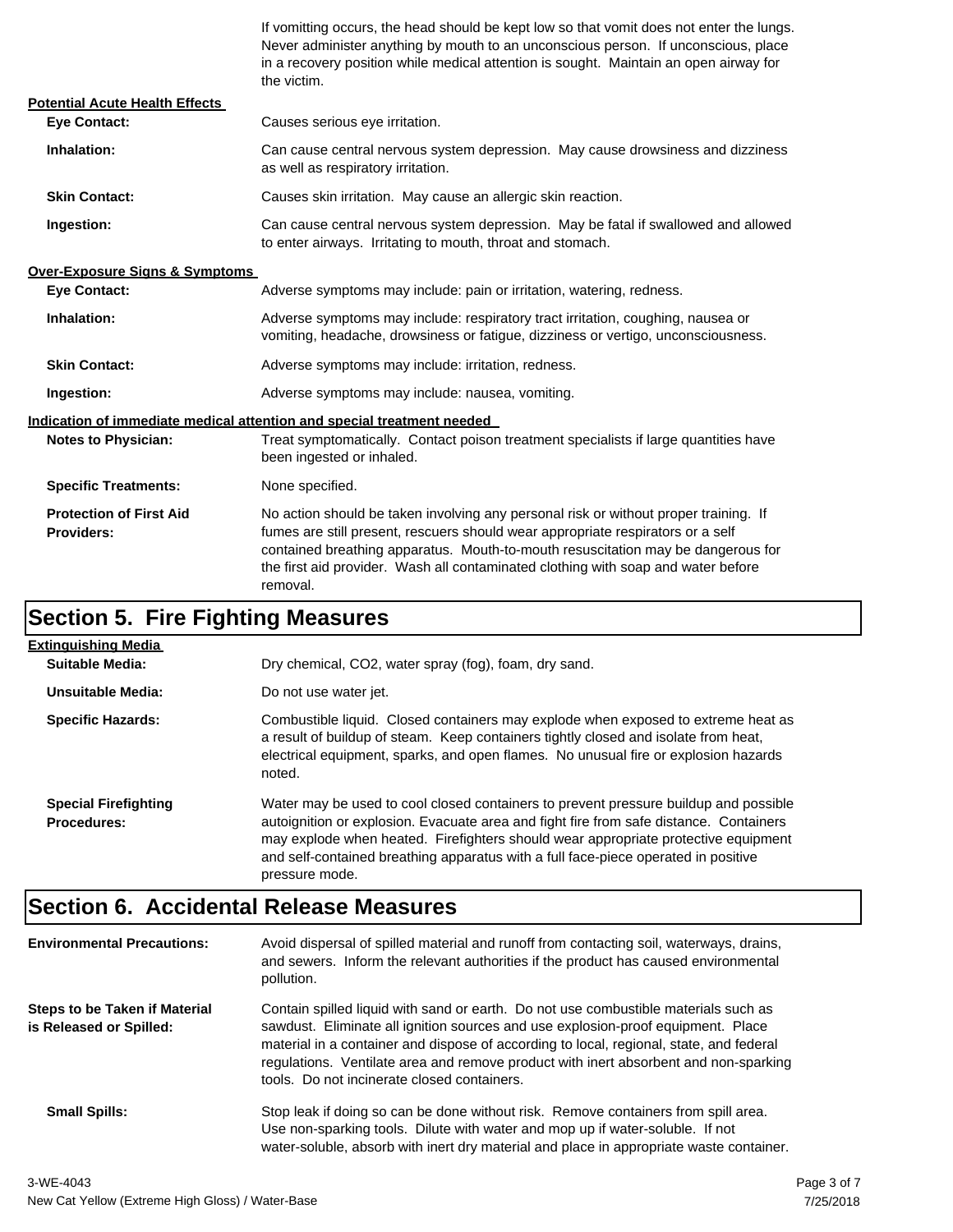Dispose of via a licensed waste disposal contractor.

Large Spills: Stop leak if doing so can be done without risk. Remove containers from spill area. Use non-sparking tools. Approach the release from upwind. Prevent entry into sewers, waterways, basements, or confined areas. Wash spillages into an effluent treatment plant or proceed as follows: contain and collect spillage with inert absorbent materials and place in a container for disposal according to local regulations. Dispose of via a licensed waste disposal contractor. See Section 1 for emergency contact information and Section 13 for waste disposal.

### **Section 7. Handling and Storage**

**Handling:** Wash thoroughly after handling. Eating, drinking, and smoking should be prohibited in areas where this material is handled, stored, and processed. Wash hands and face before eating or drinking. Remove contaminated clothing and launder before reuse. Use only with adequate ventilation. Follow all SDS and label precautions even after container is emptied, as it may retain product residues. Avoid breathing fumes, vapors, or mist. Avoid contact with eyes, skin, and clothing.

Storage: Store in a dry, cool, well ventilated place. Keep container tightly closed while not in use. Isolate from heat, electrical equipment, sparks, and open flame. Do not store above 120 degrees Fahrenheit. Protect from heat, moisture, and foreign materials.

### **Section 8. Exposure Controls/Personal Protection**

| Chemical Name / CAS No<br>Ethylene Glycol Monobutyl<br>Ether<br>111-76-2<br>10 to 20%<br>Vapor Pressure: .11 kPa<br><b>Titanium Dioxide</b> | <b>OSHA Exposure Limits</b><br>50 ppm<br>$5$ mg/m $3$ | <b>ACGIH Exposure Limits</b><br>20 ppm<br>$10$ mg/m $3$                                                                                                                                                                                                                                                                                                                                                                                                                                                                                                                                                                                                                                                                                                                                       | <b>Other Exposure Limits</b> |
|---------------------------------------------------------------------------------------------------------------------------------------------|-------------------------------------------------------|-----------------------------------------------------------------------------------------------------------------------------------------------------------------------------------------------------------------------------------------------------------------------------------------------------------------------------------------------------------------------------------------------------------------------------------------------------------------------------------------------------------------------------------------------------------------------------------------------------------------------------------------------------------------------------------------------------------------------------------------------------------------------------------------------|------------------------------|
| 13463-67-7<br>1 to 5%                                                                                                                       |                                                       |                                                                                                                                                                                                                                                                                                                                                                                                                                                                                                                                                                                                                                                                                                                                                                                               |                              |
| <b>Engineering Controls:</b>                                                                                                                |                                                       | Use process enclosures, local exhaust ventilation, or other engineering controls to<br>keep worker exposure to airborne contaminants below any recommended or statutory<br>limits. The engineering controls also need to keep gas, vapor, or dust concentrations<br>below any lower explosive limits. Use explosion-proof ventilation equipment.                                                                                                                                                                                                                                                                                                                                                                                                                                              |                              |
| Environmental Controls:                                                                                                                     |                                                       | Emissions from ventilation or work process equipment should be checked to ensure<br>they comply with the requirements of environmental protection legislation. In some<br>cases, fume scrubbers, filters, and other engineering modifications to the process<br>equipment may be required to reduce emissions to acceptable levels.                                                                                                                                                                                                                                                                                                                                                                                                                                                           |                              |
| <b>Respiratory Protection:</b>                                                                                                              | adequate protection.                                  | Use a properly fitted, air-purifying or air-fed respirator complying with an approved<br>standard if a risk assessment indicates this is necessary. Respiratory protection<br>programs that meet OSHA 1910.134 and ANSI Z88.2 requirements must be followed<br>when workplace conditions warrant a respirator's use. A NIOSH/MSHA approved<br>respirator with an organic vapor cartridge may be permissible under circumstances<br>where airborne concentrations are expected to exceed exposure limits. Protection<br>provided by air purifying respirators is limited. Use a positive pressure, air supplied<br>respirator if there is any potential for an uncontrolled release, exposure levels are not<br>known, or in any circumstances where air purifying respirators may not provide |                              |
| <b>Skin Protection:</b>                                                                                                                     | used.                                                 | Use impervious, chemical resistant gloves to prevent prolonged skin contact and<br>absorption of material through the skin. Nitrile or neoprene gloves may afford<br>adequate protection. Personal protective equipment for the body should be selected<br>based on the task being performed and the risks involved, and should be approved by<br>a specialist before handling this product. Where there is a risk of ignition from static<br>electricity, wear anti-static protective clothing. For best protection, the clothing should<br>include anti-static boots, gloves, and overalls. Appropriate footwear should always be                                                                                                                                                           |                              |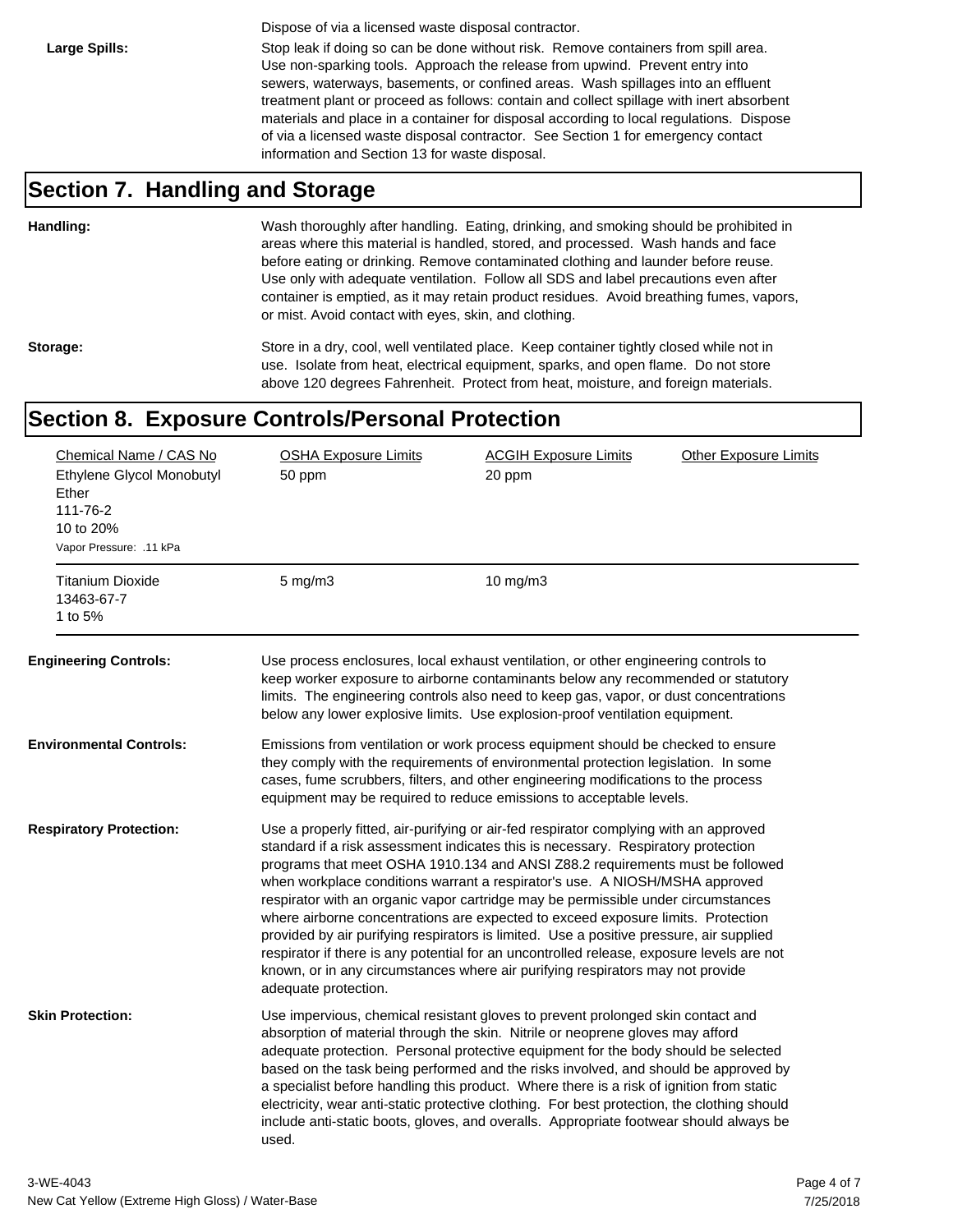| <b>Eye Protection:</b> |  |
|------------------------|--|
|                        |  |

Safety eyewear, such as splash goggles or a full face shield, should be worn at all times to protect against splashes of liquids.

**Hygienic Measures:** Wash thoroughly with soap and water before eating, drinking, or smoking. Remove contaminated clothing immediately and launder before reuse.

### **Section 9. Physical and Chemical Properties**

Physical State: Liquid Odor: Solvent odor Vapor Density Heavier than air

| Vapor Density                                     | 3.92                        |
|---------------------------------------------------|-----------------------------|
| Vapor Pressure                                    | 7 kPa                       |
| <b>Evaporation Rate</b>                           | Slower than ether           |
| <b>Boiling Point</b>                              | 171 C                       |
| Specific Gravity (SG)                             | 1.095                       |
| Material VOC (Lb / Gal)                           | 1.41                        |
| Material VOC $(g / L)$                            | 169.41                      |
| Coating VOC (Lb/Gal)                              | 2.82                        |
| Coating VOC (g/L)                                 | 337.31                      |
| Flash Point:                                      | 61 Celsius (142 Fahrenheit) |
| Autoignition:                                     | Not available               |
| LEL:                                              | 1.1 $%$                     |
| UEL:                                              | 10.6%                       |
| <b>Partition Coefficient.</b><br>n-octanol/water: | Not available               |
| Auto-ignition temperature:                        | Not available               |

# **Section 10. Stability and Reactivity**

| <b>Conditions to Avoid:</b>      | Avoid temperatures above 120 degrees Fahrenheit. Avoid all possible sources of<br>ignition. Do not pressurize, cut, weld, braze, drill, or expose containers to heat. Do not<br>allow vapor to accumulate in low or confined areas. Avoid contact with strong acid and<br>strong bases. |
|----------------------------------|-----------------------------------------------------------------------------------------------------------------------------------------------------------------------------------------------------------------------------------------------------------------------------------------|
| Incompatibility:                 | Incompatible with strong oxidizing agents.                                                                                                                                                                                                                                              |
| <b>Hazardous Decomposition:</b>  | By open flame, carbon monoxide and carbon dioxide. When heated to decomposition,<br>product emits acrid smoke and irritating fumes. Contains solvents which may form<br>carbon monoxide, carbon dioxide, and formaldehyde.                                                              |
| <b>Hazardous Polymerization:</b> | Will not occur under normal conditions.                                                                                                                                                                                                                                                 |
| Stability:                       | The product is stable.                                                                                                                                                                                                                                                                  |

# **Section 11. Toxicological Information**

| <b>Effects of Over-Exposure</b> |                                                                                                                                                                                                                                                                                                                                                  |
|---------------------------------|--------------------------------------------------------------------------------------------------------------------------------------------------------------------------------------------------------------------------------------------------------------------------------------------------------------------------------------------------|
| Eye Contact:                    | Causes serious eye irritation.                                                                                                                                                                                                                                                                                                                   |
| <b>Skin Contact:</b>            | Prolonged or repeated skin contact may cause irritation. Allergic reactions are<br>possible.                                                                                                                                                                                                                                                     |
| Inhalation:                     | Harmful if inhaled. High gas, vapor, mist, or dust concentrations may be harmful if<br>inhaled. Avoid breathing fumes, spray, vapors, or mist. May cause headaches and<br>dizziness. High vapor concentrations are irritating to the eyes, nose, throat, and lungs.<br>Prolonged or excessive inhalation may cause respiratory tract irritation. |
| Ingestion:                      | Harmful or fatal if swallowed. Aspiration hazard if swallowed; can enter lungs and<br>cause damage.                                                                                                                                                                                                                                              |
| <b>Chronic Hazards:</b>         | High concentrations may lead to central nervous system effects (drowsiness,<br>dizziness, nausea, headaches, paralysis, burred vision) and damage. Reports have                                                                                                                                                                                  |
|                                 |                                                                                                                                                                                                                                                                                                                                                  |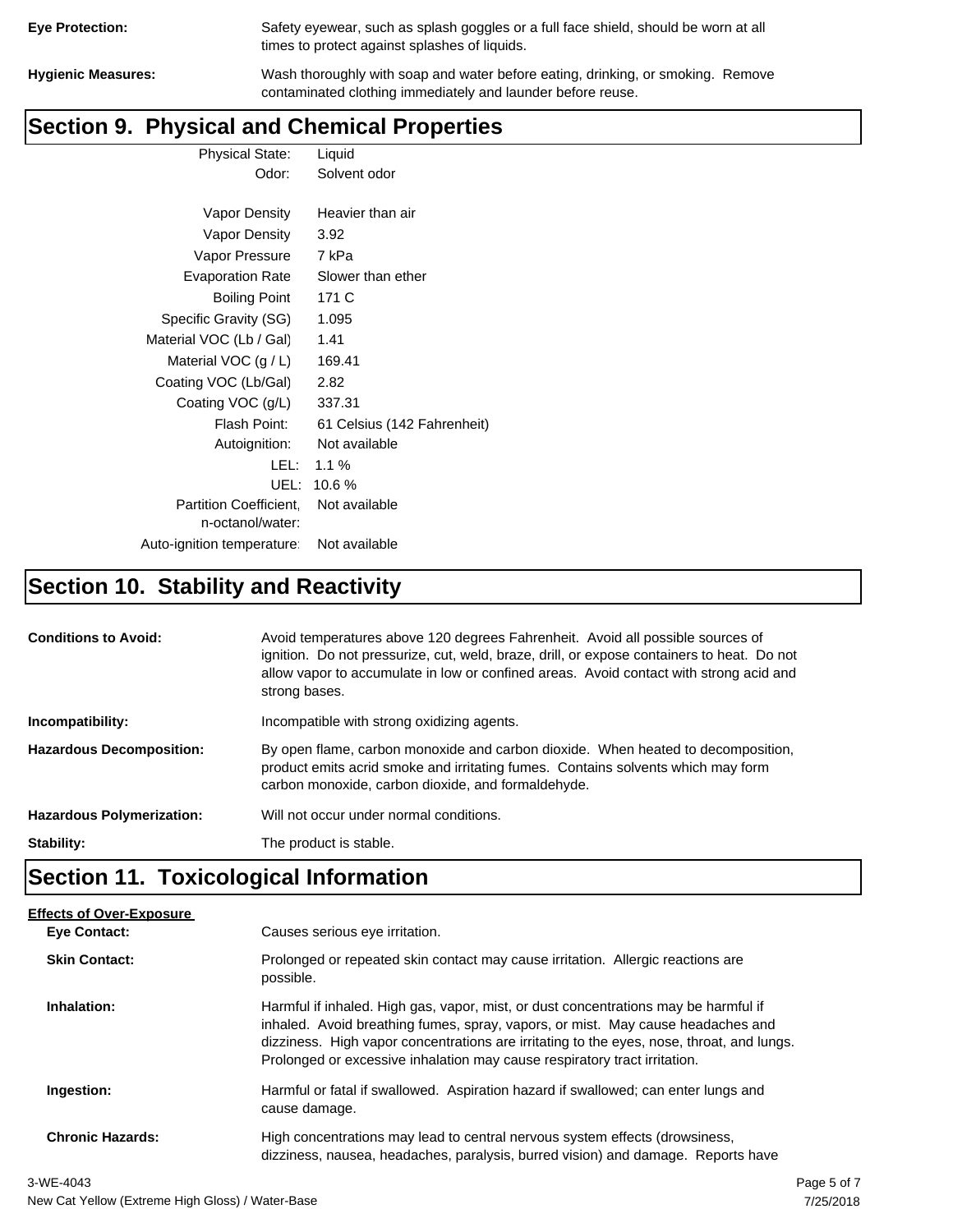|                                 | associated repeated and prolonged occupational overexposure to solvents with<br>permanent brain and nervous system damage. Contains carbon black pigment.<br>Chronic inflammation, lung fibrosis, and lung tumors have been observed in<br>experimental tests involving rats exposed to excessive concentrations of carbon black<br>and several insoluble dust particles for long periods of time. Tumors have not been<br>observed in other species under similar circumstances. Epidemiological studies of<br>North American workers show no evidence of clinically significant negative health<br>effects from occupational exposure to carbon black. Carbon black is listed as a Group<br>2B - Possibly Carcinogenic to Humans, by IARC and is proposed to be listed as A4 -<br>Not Classified as a Human Carcinogen by the American Conference of Governmental<br>Industrial Hygienists. Significant exposure is unlikely during typical application of this<br>product by roller or brush. Risk of overexposure depends on the duration and level of<br>exposure to dust from such processes as repeated sanding of dried surfaces, or<br>inhalation of spray mist, and the actual concentration of carbon black in the product<br>formula.<br>Product contains titanium dioxide, which is listed as a Group 2B - Possibly<br>Carcinogenic to Humans by IARC. No significant exposure to titanium dioxide is<br>anticipated while using this product, in which titanium dioxide is bound to other<br>materials including resin and other pigments, during brush or rolling application.<br>Overexposure risks depend on duration and level of exposure to dust, such as from |  |
|---------------------------------|------------------------------------------------------------------------------------------------------------------------------------------------------------------------------------------------------------------------------------------------------------------------------------------------------------------------------------------------------------------------------------------------------------------------------------------------------------------------------------------------------------------------------------------------------------------------------------------------------------------------------------------------------------------------------------------------------------------------------------------------------------------------------------------------------------------------------------------------------------------------------------------------------------------------------------------------------------------------------------------------------------------------------------------------------------------------------------------------------------------------------------------------------------------------------------------------------------------------------------------------------------------------------------------------------------------------------------------------------------------------------------------------------------------------------------------------------------------------------------------------------------------------------------------------------------------------------------------------------------------------------------------------------------------------------------|--|
|                                 | repeated sanding of this product's dried film, or inhalation of spray mist, and the actual<br>concentration of titanium dioxide in the product formula. For additional information,<br>refer to IARC Monograph, Volume 93, 2010.                                                                                                                                                                                                                                                                                                                                                                                                                                                                                                                                                                                                                                                                                                                                                                                                                                                                                                                                                                                                                                                                                                                                                                                                                                                                                                                                                                                                                                                   |  |
| <b>Primary Routes of Entry:</b> | Eye contact, ingestion, inhalation, absorption through the skin, skin contact.                                                                                                                                                                                                                                                                                                                                                                                                                                                                                                                                                                                                                                                                                                                                                                                                                                                                                                                                                                                                                                                                                                                                                                                                                                                                                                                                                                                                                                                                                                                                                                                                     |  |
| <b>Acute Toxicity Values:</b>   | Acute effects of this product have not been tested. Available data on individual<br>components, if any, will be listed below.                                                                                                                                                                                                                                                                                                                                                                                                                                                                                                                                                                                                                                                                                                                                                                                                                                                                                                                                                                                                                                                                                                                                                                                                                                                                                                                                                                                                                                                                                                                                                      |  |

### **Section 12. Ecological Information**

**Ecological Information:** Product is a mixture of listed components.

### **Section 13. Disposal Information**

**Disposal Considerations:** The generation of waste should be avoided or minimized wherever possible. Disposal of this product, solutions, and any by-products should at all times comply with relevant environmental protection regulations and waste disposal regulations, in addition to any local or regional restrictions which may be in effect. Surplus and non-recyclable products should be disposed of via a licensed waste disposal contractor. Waste should not be disposed of untreated to the sewer unless fully compliant with the requirements of all authorities with jurisdiction. Waste packaging should be recycled whenever possible. Incineration or landfill should only be considered when recycling is not feasible. Take care when handling empty containers as they may retain some residual product. Vapor from residue may create a flammable or explosive atmosphere within the used container. Do not expose empty containers to heat or sparks, and do not weld, cut, or grind used containers unless they have been thoroughly cleaned. Avoid contact of spilled material with soil, waterways, drains, and sewer systems.

### **Section 14. Transport Information**

|                          | Domestic (US DOT)        | <b>International (IMDG)</b> | Air (IATA)               | Canada (TDG)             |
|--------------------------|--------------------------|-----------------------------|--------------------------|--------------------------|
| <b>UN Number:</b>        | Not Regulated            | Not Regulated               | Not Regulated            | Not Regulated            |
| <b>UN Shipping Name:</b> | $\overline{\phantom{0}}$ | $\overline{\phantom{0}}$    | $\overline{\phantom{0}}$ | $\overline{\phantom{0}}$ |
| <b>Hazard Class:</b>     | $\overline{\phantom{0}}$ | $\overline{\phantom{0}}$    | $\overline{\phantom{0}}$ | $\overline{\phantom{0}}$ |
| <b>Packing Group:</b>    | $\overline{\phantom{0}}$ | ۰                           | $\overline{\phantom{0}}$ | $\overline{\phantom{0}}$ |
| <b>Limited Quantity:</b> | $\overline{\phantom{0}}$ | $\overline{\phantom{0}}$    | $\overline{\phantom{0}}$ | $\overline{\phantom{a}}$ |

**Special Considerations:** The presence of a shipping description for a particular mode of transport does not